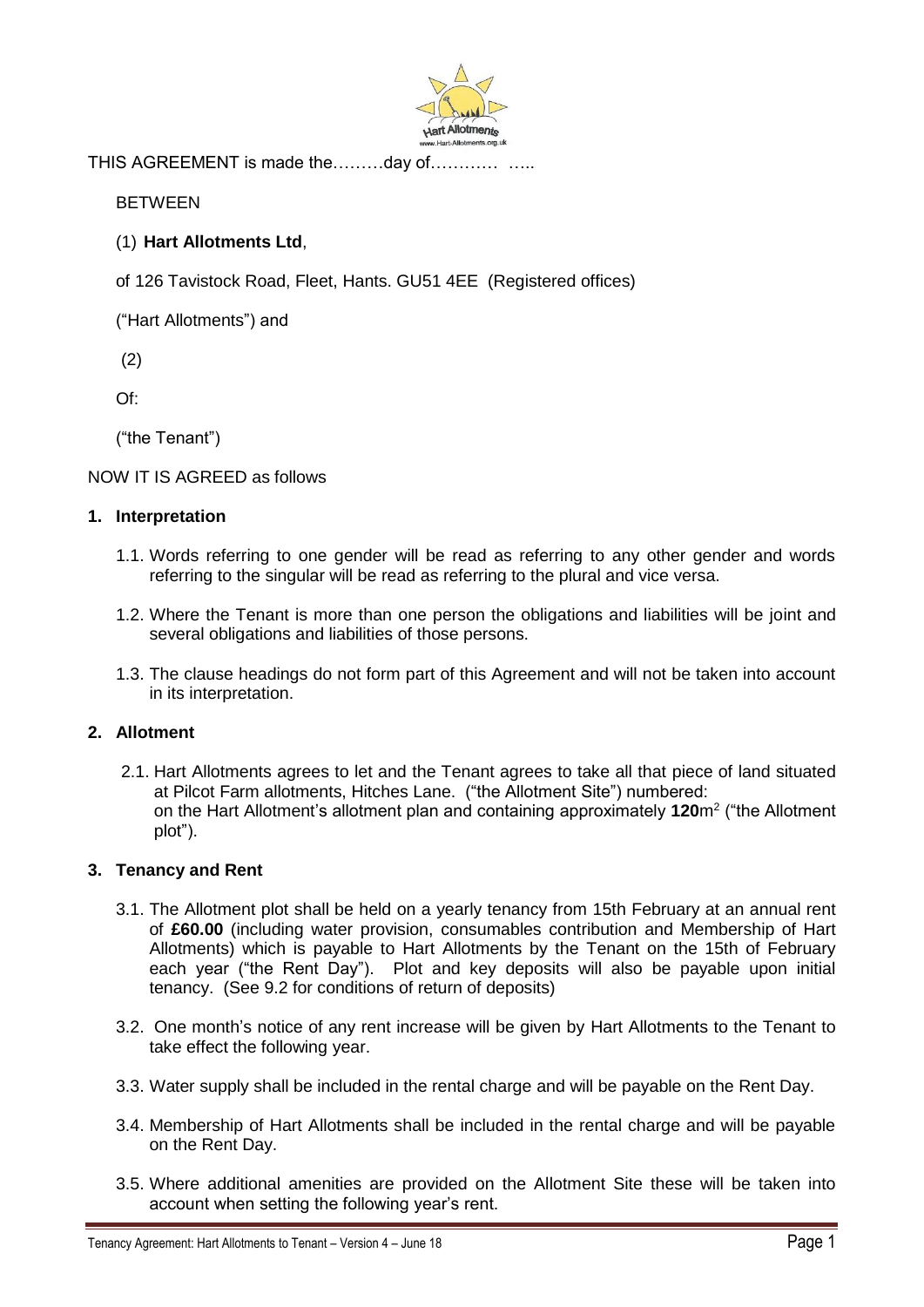

## **4. Cultivation and Use**

- 4.1. The Tenant shall use the plot as an allotment plot only as defined by the Allotments Act 1922 (that is to say wholly or mainly for the production of vegetable, fruit and flower crops for consumption or enjoyment by the Tenant and his family) and for no other purpose and keep it free of hazards, e.g. broken glass or scrap metal etc., and reasonably free from weeds and noxious plants and in a good state of cultivation and fertility and in good condition.
- 4.2. The Tenant may not carry on any trade or business from the Allotment Site (A small amount of surplus produce may be sold as ancillary to the provision of crops for the family.)
- 4.3. The Tenant shall have at least 1/4 of the Allotment plot under cultivation of crops after 3 months and at least ¾ of the Allotment plot under cultivation of crops after 12 months and thereafter.
- 4.4. No hard landscaping is permitted on the site unless it is for the base of a shed. This must be removed upon vacating the site.
- 4.5. The Tenant will maintain the plot in good order and ensure they display a plot number which is visible at all times.
- 4.6. The Tenant shall not erect any notice or advertisement on the Allotment Site without prior consent of Hart Allotments.

### **5. Prohibition on Underletting**

5.1. The Tenant shall not underlet, assign or part with possession of the Allotment plot or any part thereof. This shall not prohibit another person, authorised by the Tenant, from cultivation of the plot for short periods of time when the Tenant is incapacitated by illness or is on holiday. This time period must not exceed 6 months without the prior approval of Hart Allotments. In all such cases Hart Allotments must be informed of the other person's name.)

### **6. Conduct**

- 6.1. The Tenant must at all times during the tenancy observe and comply fully with all enactments, statutory instruments, local, parochial or other byelaws, orders or regulations affecting the Allotment Site.
- 6.2. The Tenant must comply with all Hart Allotment's policies and procedures, details of which are found on the Hart Allotments website. For a written copy of these please contact the Secretary if access to the website is not possible.
- 6.3. The Tenant must not cause, permit or suffer any nuisance or annoyance to any other plot holder or neighbouring resident of the Allotment Site and must conduct himself appropriately at all times.
- 6.4. The Allotment plot may not be used for any illegal or immoral purposes and the Tenant must observe all relevant legislation or codes of practice relating to activities they carry out on the Allotment Plot.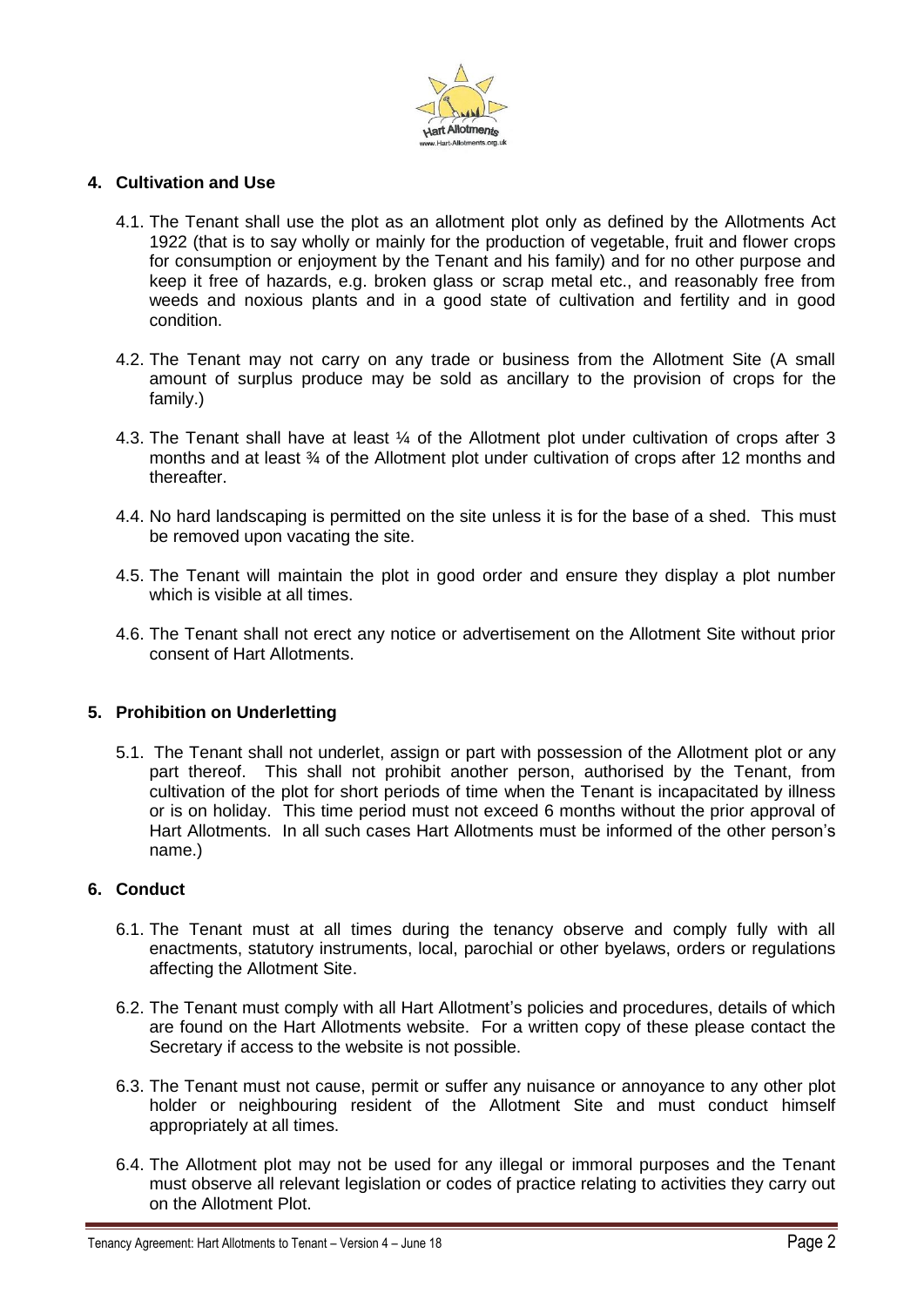

- 6.5. The Tenant must comply at all times with Hart Allotment's Constitution (a copy of the current Constitution is available on the Hart Allotments website.) For a written copy of these please contact the Secretary if access to the website is not possible.
- 6.6. The Tenant shall not enter onto any other plot at any time without the express permission of the relevant plot holder.
- 6.7. Any person who accompanies the Tenant to cultivate or harvest may not at any time enter onto another plot without the express permission of the relevant plot holder. The Tenant is responsible for the actions of children and others entering the Allotment Site with his permission.
- 6.8. The Tenant must not remove produce from any other plot without the express permission of the relevant plot holder.

## **7. Lease Terms**

7.1. The Tenant must observe and perform all conditions and covenants that apply to the Allotment Site contained in any lease under which Hart Allotments hold the Allotment Site.

#### **8. Security, Liability and Inspection**

- 8.1 The Tenant may be issued with a key to access the Allotment Site either by car or on foot. No keys shall be passed to anyone other than the person authorised by the Tenant to work on his Allotment plot under paragraph 5 of the Agreement.
- 8.2 Any key issued is to be used by the Tenant only or by an authorised person under paragraph 5 of the Agreement.
- 8.3 The main access gate shall be closed and locked at all times when leaving the allotment site unoccupied.
- 8.4 Hart Allotments will not be held responsible for loss by accident, fire, theft or damage from the Allotment Plot.
- 8.5 An officer of Hart Allotments Ltd or the landlords if so directed may enter allotment plots for inspection of the state of cultivation and general condition of the plot, sheds, and any livestock and full access must be given by the Tenant to the officer at a mutually agreed, mutually convenient time.

### **9. Termination of Tenancy**

- 9.1. The tenancy of the Allotment Plot shall terminate
	- 9.1.1. automatically on the Rent Day next after the death of the Tenant, or
	- 9.1.2. on the day on which the right of Hart Allotments to occupy determines by reason of notices served on Hart Allotments in compliance with S1(b) (c) or (d) Allotments Act 1922, or
	- 9.1.3. by re-entry after three months previous notice in writing to the Tenant on account of the land being required for building mining or any other industrial purpose or for roads or sewers necessary in connection with any of those purposes, or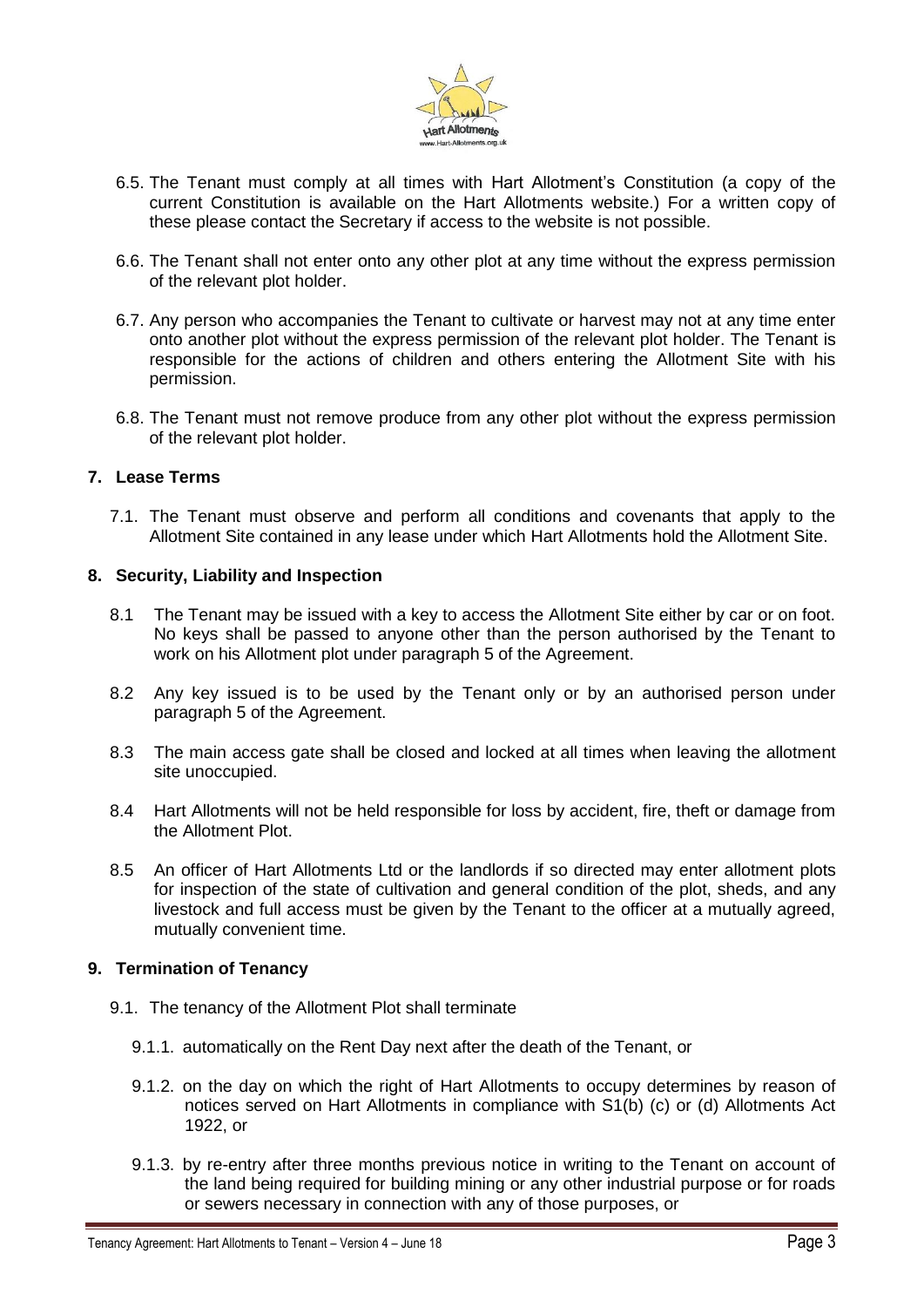

- 9.1.4. by Hart Allotments giving the Tenant at least 28 days notice in writing, or
- 9.1.5. by the Tenant giving Hart Allotments 28 days notice in writing, or
- 9.1.6. by re-entry if the rent is in arrears for not less than 40 days, or
- 9.1.7. by re-entry if the Tenant is not duly observing the conditions of this tenancy, or
- 9.1.8. by re-entry if the Tenant becomes bankrupt or compounds with his creditors.
- 9.2. In the event of the termination of the tenancy the Tenant shall return to Hart Allotments any property (keys, etc.) made available to them during the Tenancy and shall leave the plot in a clean and tidy condition. If in the opinion of Hart Allotments the plot has not been left in a satisfactory condition, any work carried out by Hart Allotments to return the plot to a satisfactory condition shall be charged to the Tenant (section 4 Allotments Act 1950) and the deposit will be used either in part or full to pay for this remedial work.
- 9.3 Any cheques issued by Hart Allotments to the tenant upon termination need to be cashed within 6 months of date of issue. Hart Allotments will remind tenants on one occasion of any cheque that remains uncashed. After a reminder has been sent and if 6 months have elapsed from the date of issue any uncashed cheques will be declared as 'uncashed' and Hart Allotments will then retain the amount of the uncashed cheque and treat it as a donation to Hart Allotments funds to assist with the running of the allotment site.

### 10. **Personal Data**

10.1 Hart Allotments has a privacy policy. Please see full details on the Hart Allotments website: <http://hart-allotments.org.uk/wp/rules-and-regs>

Hart Allotments holds the following data about each of its members: -

- 10.1.1. Name.
- 10.1.2. Postal address.
- 10.1.3. Contact details: one or more of landline phone number, mobile phone number. email address.
- 10.1.4. Plot number.
- 10.1.5. Details of payments
	- $\circ$  This data is physically and electronically securely stored by the Secretary and available only to serving Committee members.
	- o Each member is entitled to see his or her own entry.
	- $\circ$  Hart Allotments itself uses this information to contact tenants to inform them of its activities over the year including administration of rents and general meetings.
	- $\circ$  Other than sharing the names and addresses of members with the National Society of Allotment and Leisure Gardeners Ltd (which is a condition for membership of Hart Allotments) this data it is not otherwise shared or sold to a third party without the tenant's permission. We may at times contact tenants directly concerning developments, and we offer opportunities to opt out of initiatives if desired.
	- o The data will be deleted as and when you leave Hart Allotments
- 10.2The Tenant must immediately inform Hart Allotments of any change of contact details (address, email and telephone numbers etc.)

## **11. Notices**